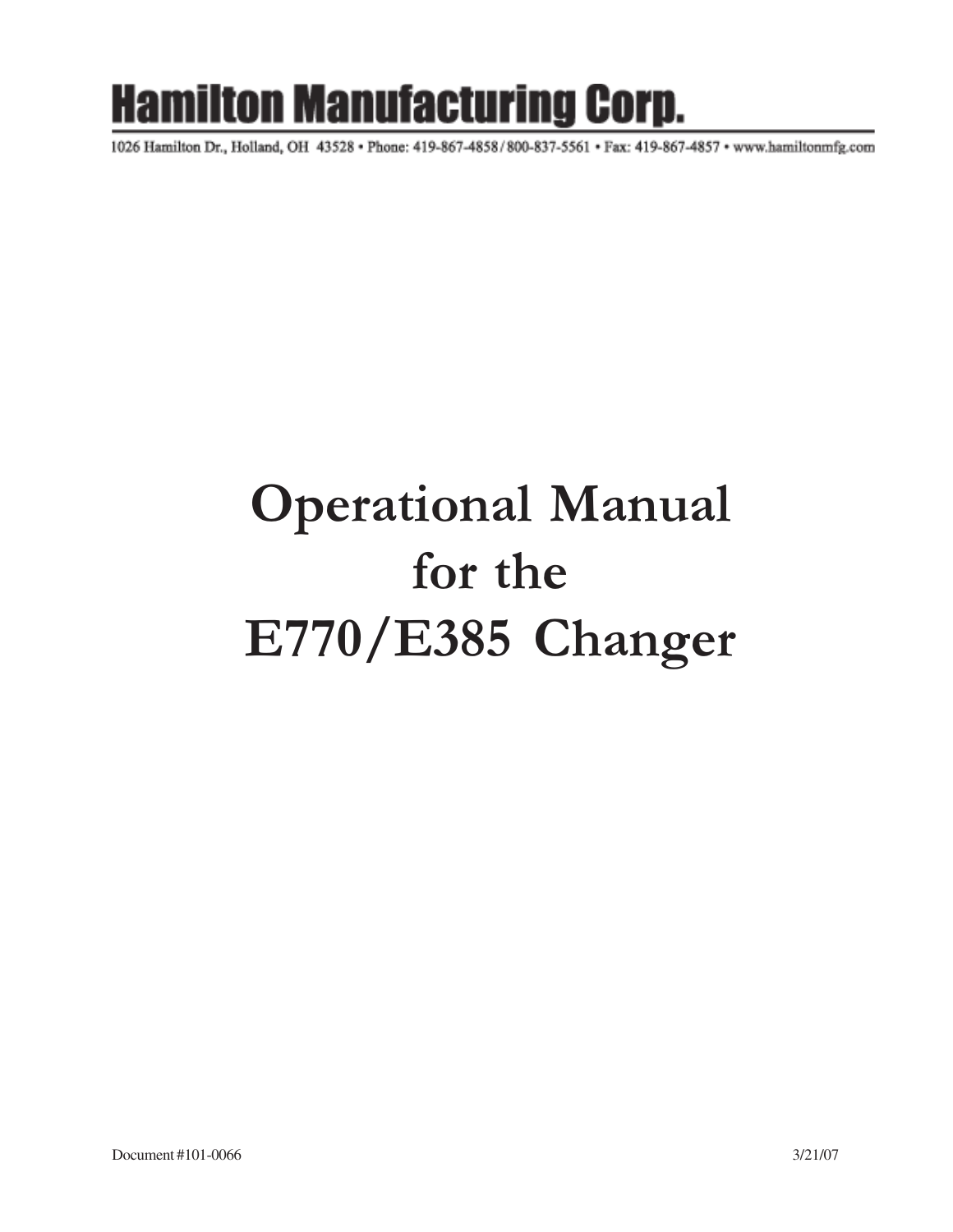# **TABLE OF CONTENTS**

| <b>INSTALLATION</b>    |  |
|------------------------|--|
| <b>MOUNTING</b>        |  |
| <b>ELECTRICAL</b>      |  |
|                        |  |
| <b>HOPPER</b>          |  |
|                        |  |
| VALIDATOR .            |  |
|                        |  |
|                        |  |
|                        |  |
|                        |  |
|                        |  |
| <b>COIN DROP STUCK</b> |  |
| <b>HOPPER EMPTY</b>    |  |
| <b>HOPPER JAMMED</b>   |  |
| <b>INPUT STUCK</b>     |  |
| INVALID VEND ID        |  |
| POWER LOSS             |  |
|                        |  |
| <b>IV. PARTS</b>       |  |
| <b>APPENDIX A</b>      |  |
| <b>APPENDIX B</b>      |  |
| <b>APPENDIX C</b>      |  |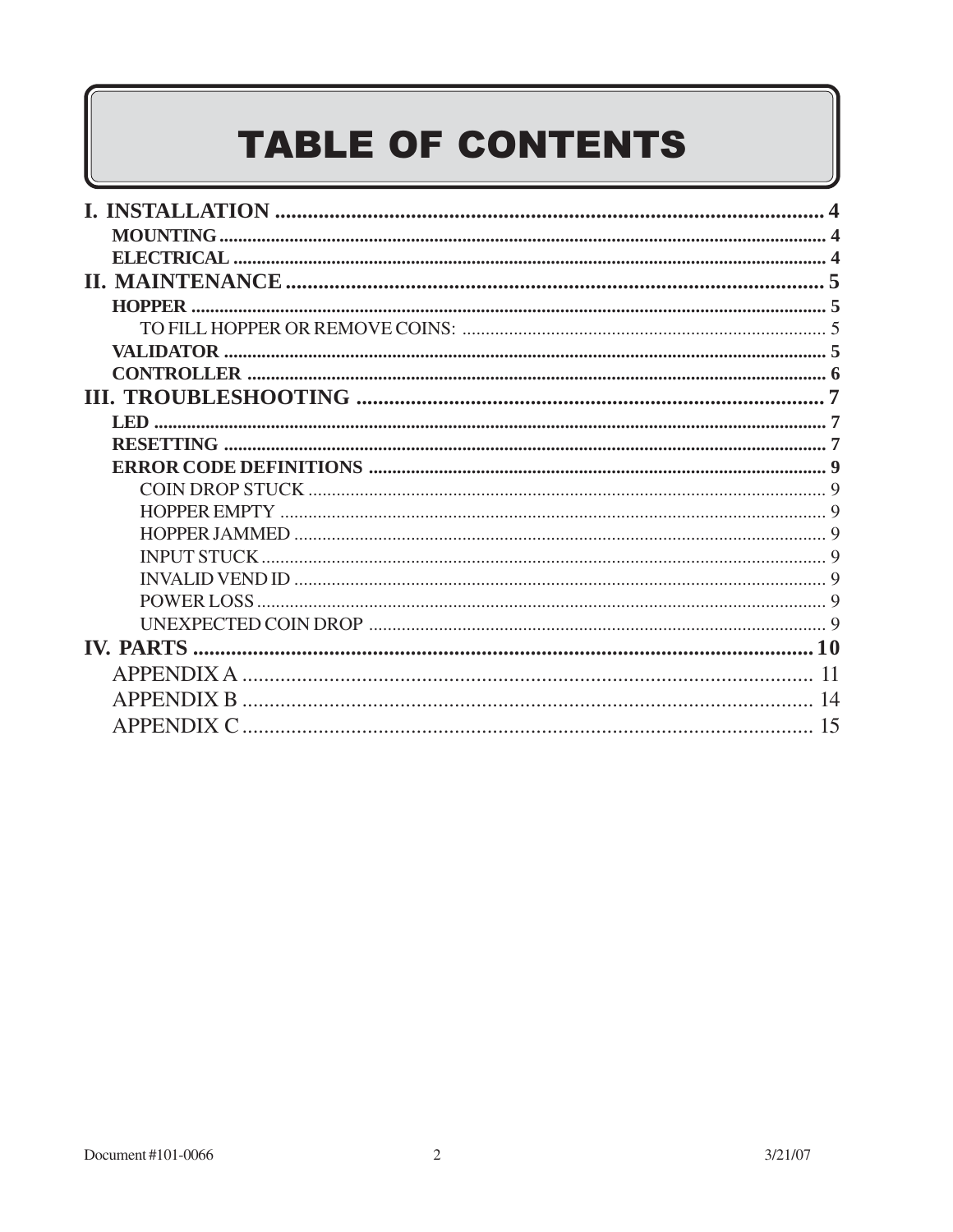## ABOUT THIS MANUAL

This manual will provide the operator with important information about installing and maintaining the E770/ E385 Changer. It will enable the operator to detect error codes and perform basic troubleshooting procedures. General information is provided for the Hopper, Validator, and Controller. However, if additional information is needed for these components, please refer to the appropriate manuals. To obtain assistance from the manufacturer, please call (800) 837-5561 or (419) 867-4858.

When calling for assistance, it is very important to have serial numbers readily available. Please take the time to record these numbers in the spaces provided.

| $E770/E385$ Serial # |
|----------------------|
|                      |
| Validator Serial #   |
| Controller Serial #  |
| Key / Lock #         |

Please complete the warranty card, which was included with your changer, and return it to the manufacturer.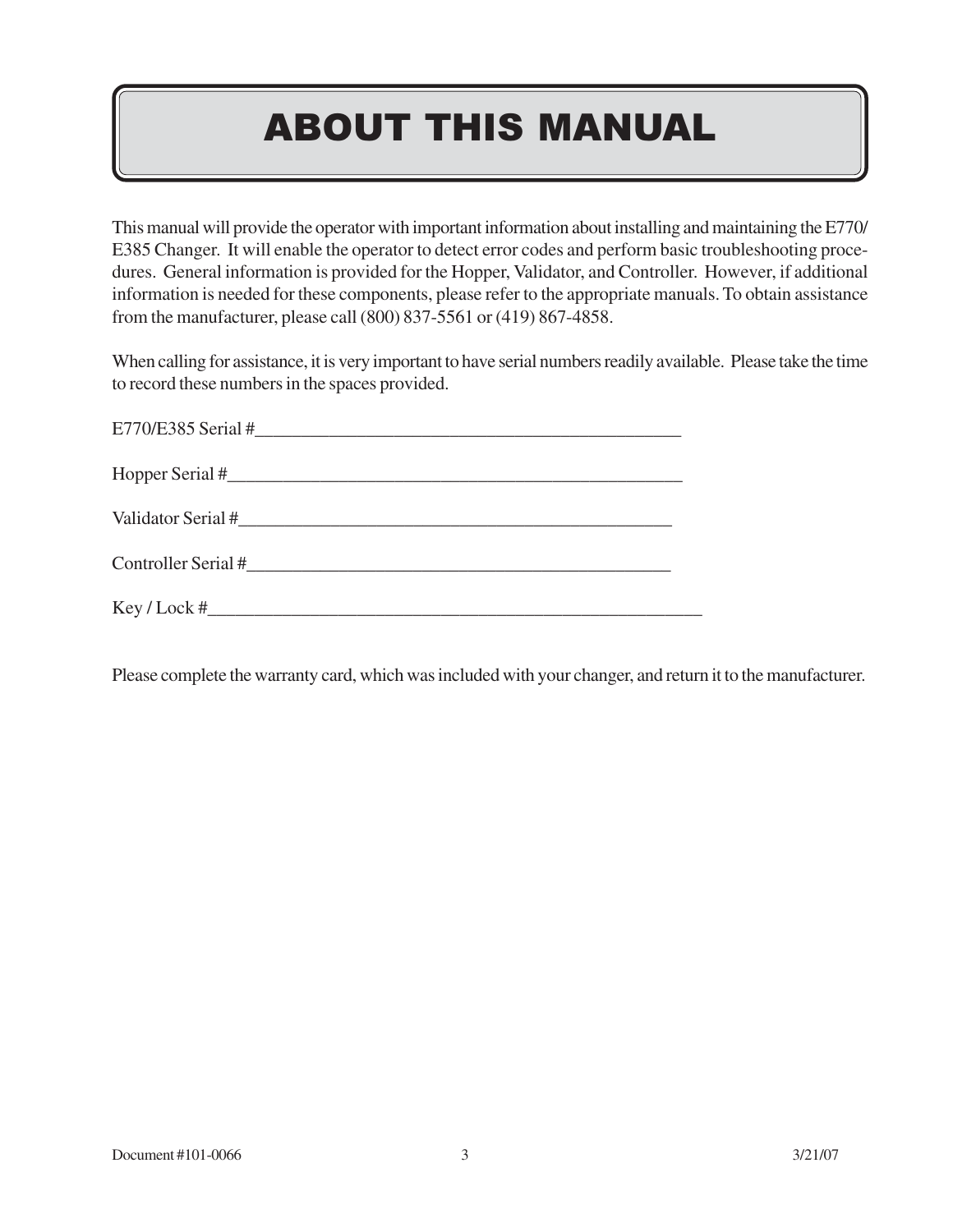# I. INSTALLATION

## MOUNTING

Cabinets are pre-drilled for wall mounting or mounting on an optional base. Bases are pre-drilled for securing to the floor. Do not use leveling screws when fastening to the floor. Changers mounted on bases should be securely fastened to both the floor and wall. Fasteners to be used should be recommended by your engineer as to strength and suitability for floor and wall composition. **Hamilton will not be responsible for injury due to improper installation**.

For mounting in wall, cabinet size is 22-3/8" H x 12" W x 15-1/4" D. For mounting the header, remove the (2) 10-24x 3/8 screws  $\&$  (2) #10 flat washers on top of machine. Align header and replace hardware.

## ELECTRICAL

This currency changer is operated on 120VAC, 60 Hz. Unit may be hard-wired with conduit if desired.

**A GROUND FAULT INTERRUPTER IS REQUIRED***.* The recommended Ground Fault Interrupter is sometimes referred to as an ELCI (Equipment Leakage Circuit Interrupter) and should have the following specifications:

- 120VAC
- $\bullet$  15 AMP
- 6-10mA trip level
- Should **NOT** trip when power is removed from circuit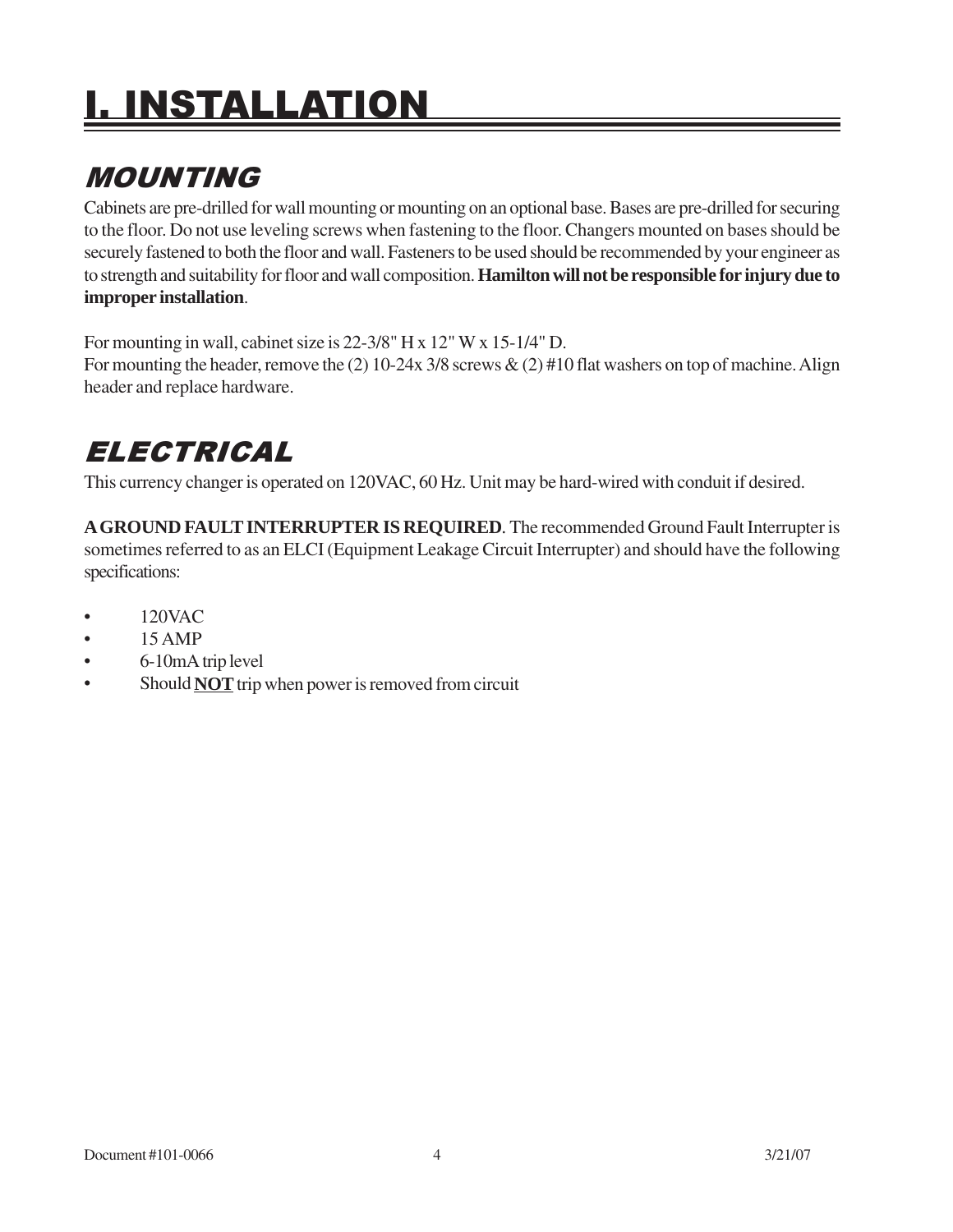## II. MAINTENANCE

*CAUTION!* **Do not use oil, grease or solvents on any part of this changer except as clearly specified in this manual, the Hopper Manual or in the Validator Manual.**

### HOPPER

The Universal Hopper Model MK4 can dispense coins with a thickness of 1mm-3.5 mm, and a diameter 21 mm-30 mm for standard configuration or 16 mm-21 mm for a small coin configuration. Hoppers are equipped to detect a coin shortage by displaying a Hopper Empty error whenever the coins fall below the sensor in the hopper bowl.

**(When the hopper is low there may not be enough coins to complete a \$20 payout.)**

To simplify the filling and cleaning of Hoppers, they are removable.

### TO FILL HOPPER OR REMOVE COINS:

- 1. Disconnect all power.
- 2. Slide the Hopper forward until it stops and lift upwards.
- 3. Tilt the Hopper carefully *clockwise* (as viewed when opening the door) to remove coins.
- 4. DO NOT TILT COUNTER-CLOCKWISE; COINS MAY BECOME STUCK AND INACCESIBLE.

**Any lubrication in the hopper can result in a faulty payout. Empty coins from the hopper and vacuum once a month. Use a soft brush to loosen dirt.**

**Do not place objects in the hopper when the power is on.**

## VALIDATOR

Refer to the Validator Manual provided for lubrication instructions and all other maintenance information.

#### **The Validator should be serviced annually to maintain maximum performance.**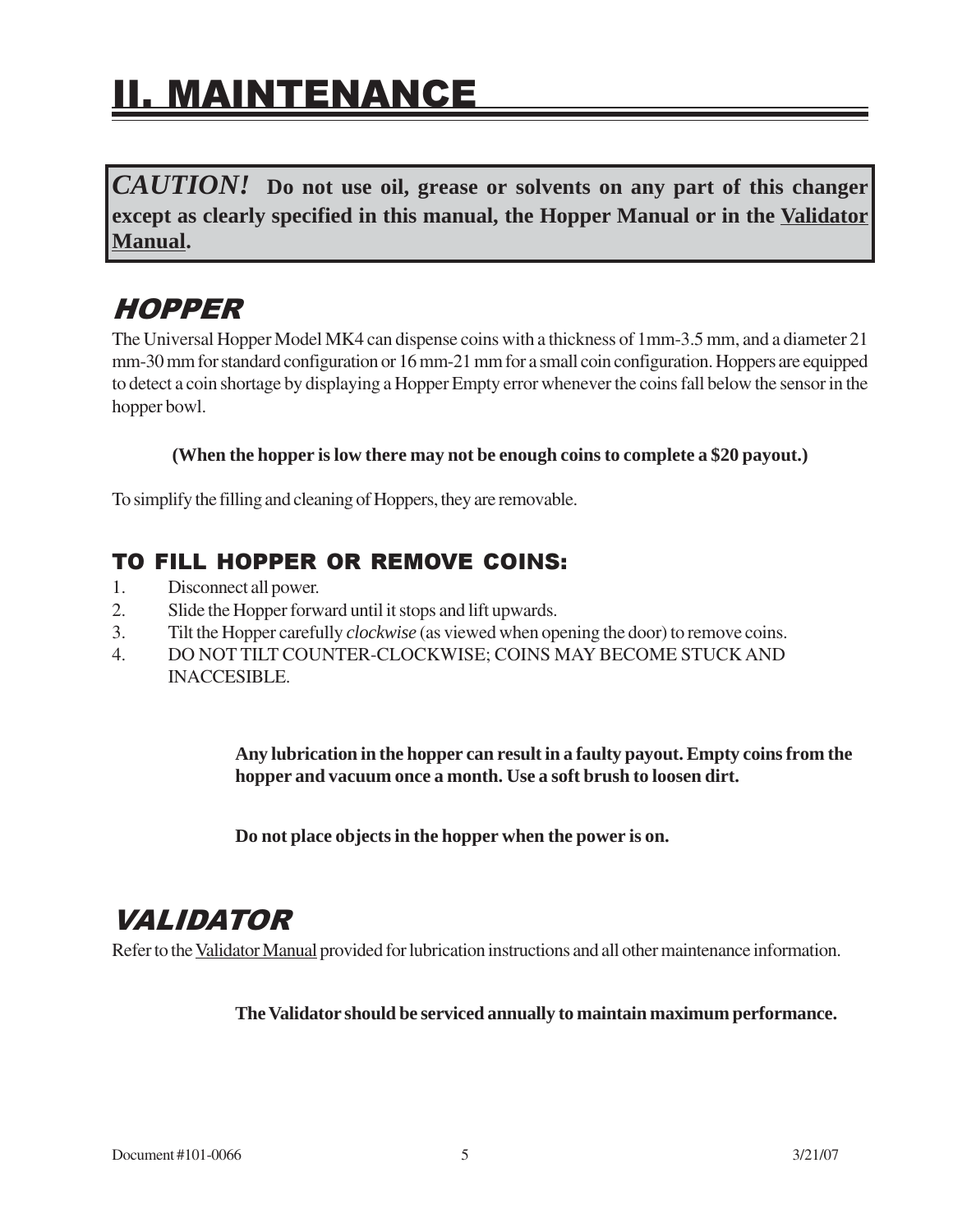## CONTROLLER

The microprocessor based Hamilton UCvX.XXC Controller *(where "X.XX" indicates software version and "C" indicates that this program is for a Bill Changer)* monitors the systems of the E770/E385 bill changer. If a problem is detected, the Controller will shut down and display the appropriate error code (see page 8).

The twelve DIP switches located near the Computer Reset Button select the payback of coins on multi-Hopper change units. There is no need to change the switch settings on a typical E770/E385 Bill-To-Quarter Changer, as they are set to the payout arranged when the order was placed with Hamilton. Included in Appendix A are sheets listing the switch settings of most typical payout arrangements for your particular model changer. Please remember that the Coin Hoppers may not be configured properly if changing the coin type you are vending. These switches are to remain in the positions set at the factory unless you are not satisfied with the current payout setting. If none of the included standard settings meet your wishes, contact Hamilton for assistance. **YOU MUST HAVE THE CONTROLLER MODEL NUMBER READY.**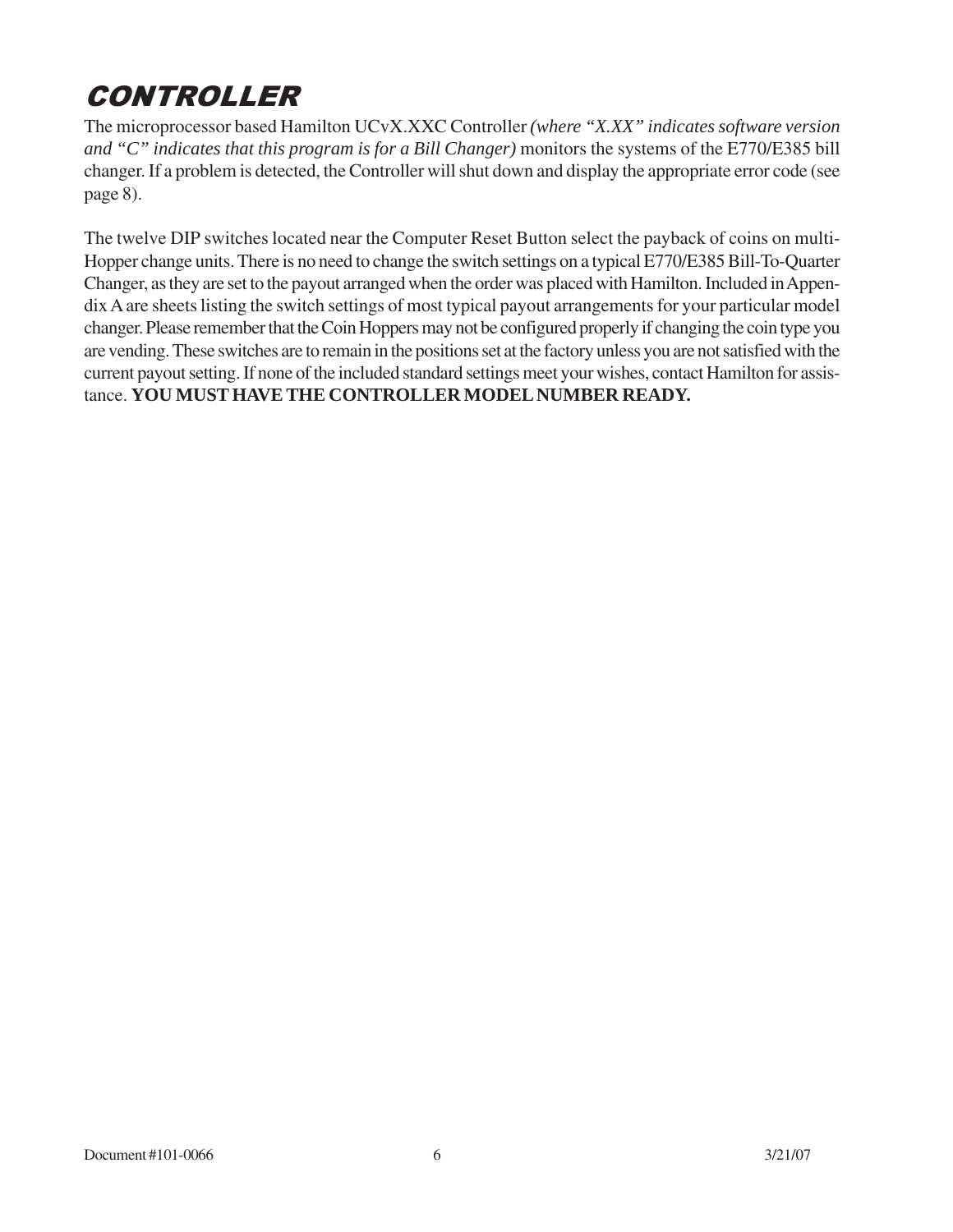# III. TROUBLESHOOTING

## LED

The green LED located on the face of the Controller near the Computer Reset Button indicates the status of the bill changer. When the LED is lit constantly, it is indicating that everything is normal and the Controller is running. When a fault is detected, the Controller automatically shuts the machine down. The green LED will begin a sequence of flashes, which indicate the appropriate error code. To read the error code, watch the flashing LED. Note that there is a series of flashes, a short pause, another series of flashes, then a long pause. After the long pause, count the number of flashes, wait for the short pause, then count the next series of flashes. The sequence will continue until the Computer Reset Button is pressed.

> **Watch the flashing sequence several times to ensure the message is interpreted properly.**

**Always note the error code before attempting any service or before contacting the manufacturer.**

### RESETTING

The white Computer Reset Button is located on the face of the Controller. After an error code has been noted, depress the Computer Reset Button once to restart the computer. The LED will go out for a few seconds while the computer resets, then return to normal operation.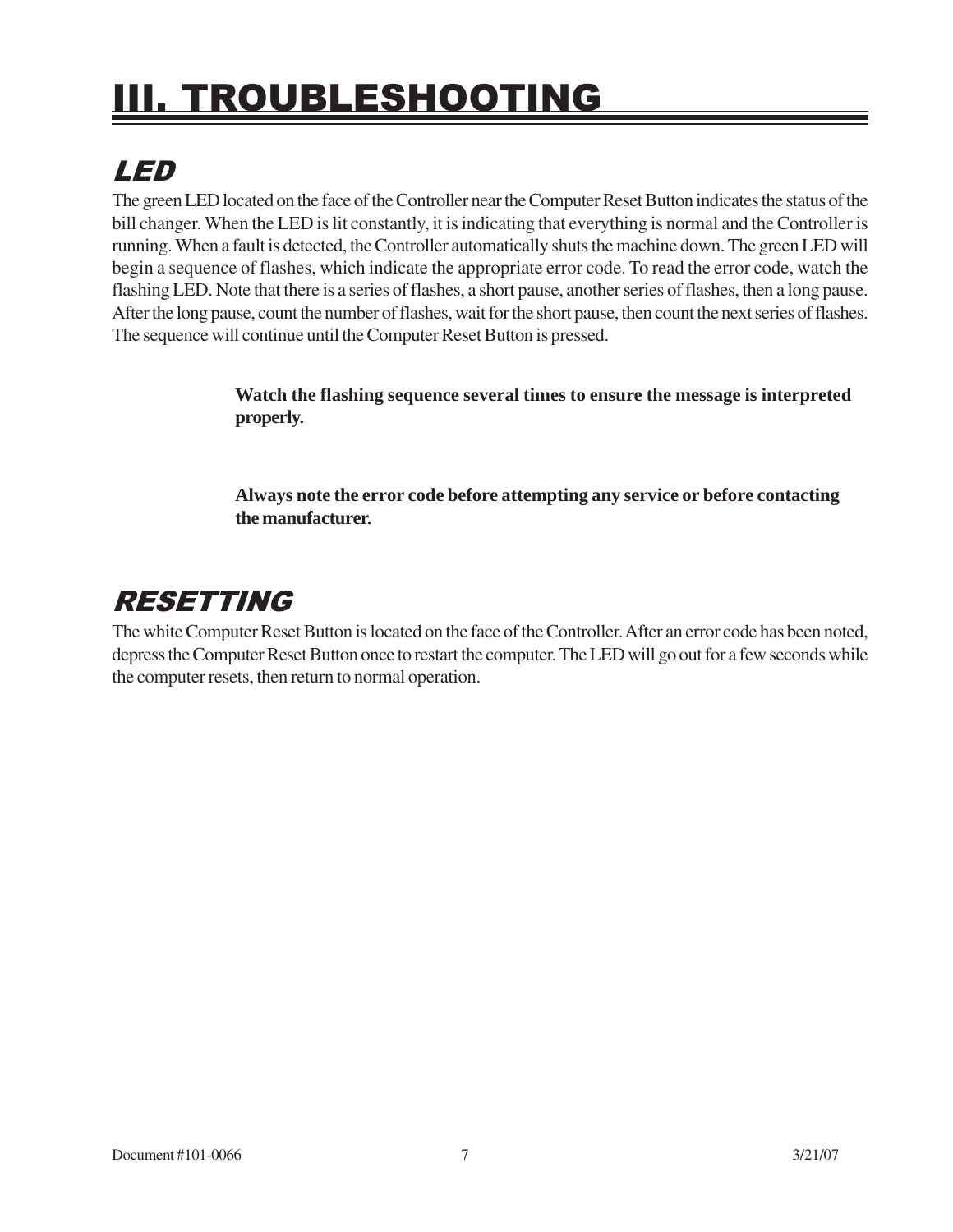| <b>ERROR CODES</b>                 |                                              |  |
|------------------------------------|----------------------------------------------|--|
| <b>1 FLASH, PAUSE, 2 FLASHES</b>   | <b>HOPPER 2 EMPTY</b>                        |  |
| <b>1 FLASH, PAUSE, 3 FLASHES</b>   | <b>HOPPER 3 EMPTY</b>                        |  |
| <b>1 FLASH, PAUSE, 4 FLASHES</b>   | ALL ALTERNATING HOPPERS EMPTY                |  |
| 2 FLASHES, PAUSE, 2 FLASHES        | <b>HOPPER 2 JAMMED</b>                       |  |
| 2 FLASHES, PAUSE, 3 FLASHES        | <b>HOPPER 3 JAMMED</b>                       |  |
| <b>3 FLASHES, PAUSE, 3 FLASHES</b> | <b>INPUT SWITCH STUCK, COIN</b>              |  |
| <b>3 FLASHES, PAUSE, 4 FLASHES</b> | <b>INPUT SWITCH STUCK, DOLLAR</b>            |  |
| <b>3 FLASHES, PAUSE, 5 FLASHES</b> | <b>INPUT SWITCH STUCK, FIVE</b>              |  |
| <b>4 FLASHES, PAUSE, 2 FLASHES</b> | <b>HOPPER 2 COIN DROP STUCK</b>              |  |
| <b>4 FLASHES, PAUSE, 3 FLASHES</b> | <b>HOPPER 3 COIN DROP STUCK</b>              |  |
| 5 FLASHES, PAUSE, 2 FLASHES        | <b>HOPPER 2 UNEXPECTED COIN DROP</b>         |  |
| <b>5 FLASHES, PAUSE, 3 FLASHES</b> | <b>HOPPER 3 UNEXPECTED COIN DROP</b>         |  |
| <b>6 FLASHES, PAUSE, 2 FLASHES</b> | <b>INVALID VEND ID</b>                       |  |
| <b>6 FLASHES, PAUSE, 5 FLASHES</b> | <b>VALIDATOR SHUT DOWN ERROR</b>             |  |
| 7 FLASHES, PAUSE, 1 FLASH          | POWER LOSS DURING VALIDATE                   |  |
| <b>7 FLASHES, PAUSE, 2 FLASHES</b> | <b>POWER LOSS DURING VEND</b>                |  |
| 7 FLASHES, PAUSE, 3 FLASHES        | <b>INVALID VALIDATOR PAY</b><br><b>PULSE</b> |  |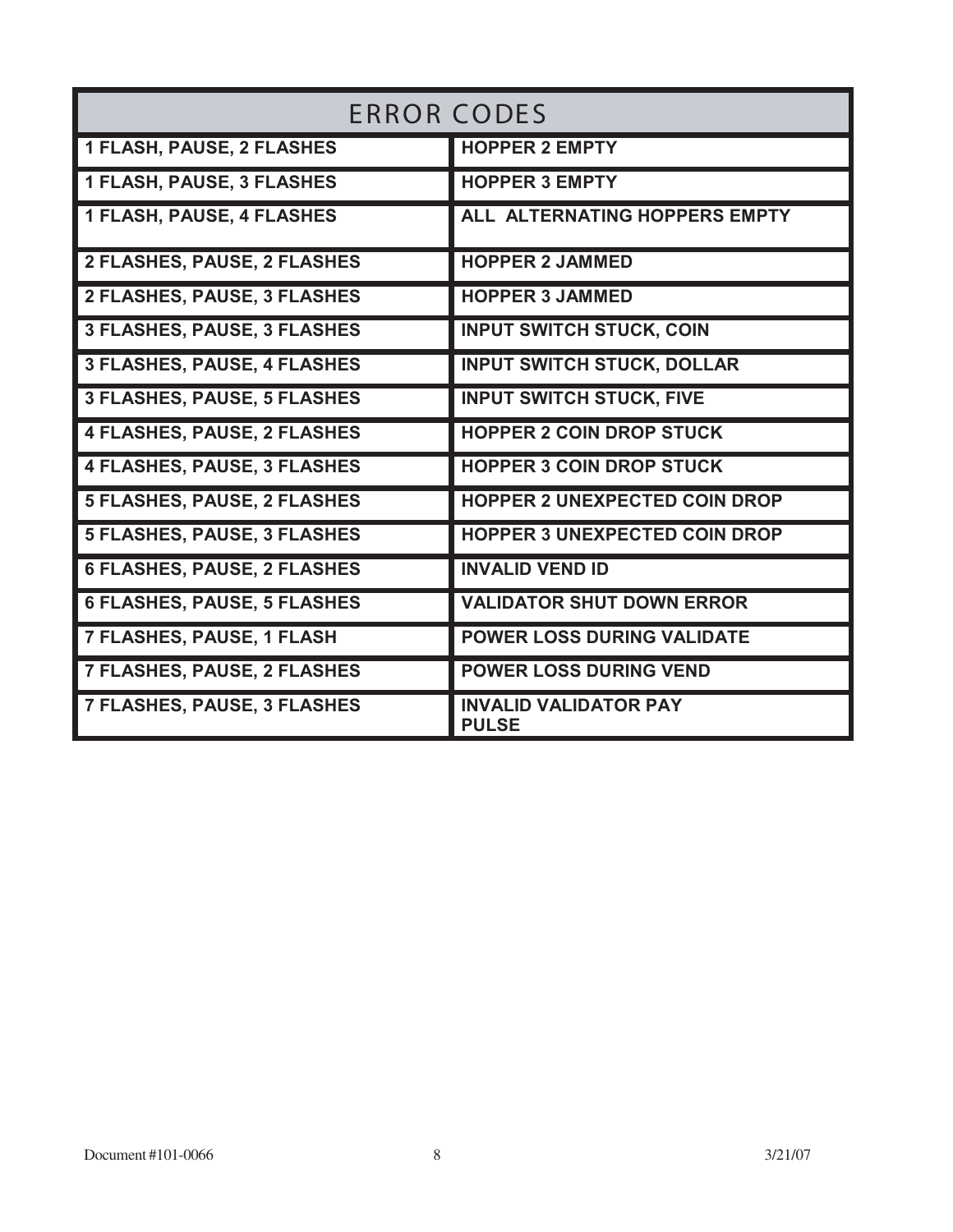## ERROR CODE DEFINITIONS

### COIN DROP STUCK

When the Hopper is dispensing, the coins are counted by passing them through an optical switch. If the switch remains blocked for too long, the Controller shuts the changer down because it cannot count the coins accurately. This message means that the count switch is blocked, broken or there is a broken connection elsewhere in the circuit. *This error will not be detected until the machine tries to vend.*

#### HOPPER EMPTY

The level of coins in the Hopper has dropped below the sensor.

It is important to note that when the hopper is low there may not be enough coins to complete a \$20 payout.

#### HOPPER JAMMED

The Controller does not detect a coin drop in a specified time. This could mean the Optical Count Switch is broken or the Hopper is unable to dispense coins. *This error will not be detected until the machine tries to vend.*

#### INPUT STUCK

Indicates a malfunction in the Validator or Coin Mech in which it puts out a continuous signal instead of a pulse.

#### INVALID VEND ID

Occurs when the DIP switches on the Controller are incorrectly set.

### POWER LOSS

If the Controller detects several voltage drops during a payout, the Controller considers the power source unusable and shuts the changer down. If this occurs repeatedly, consult an electrician or the Power Company.

### UNEXPECTED COIN DROP

This error will occur if the Controller detects a payout signal when the Hopper was not intended to run.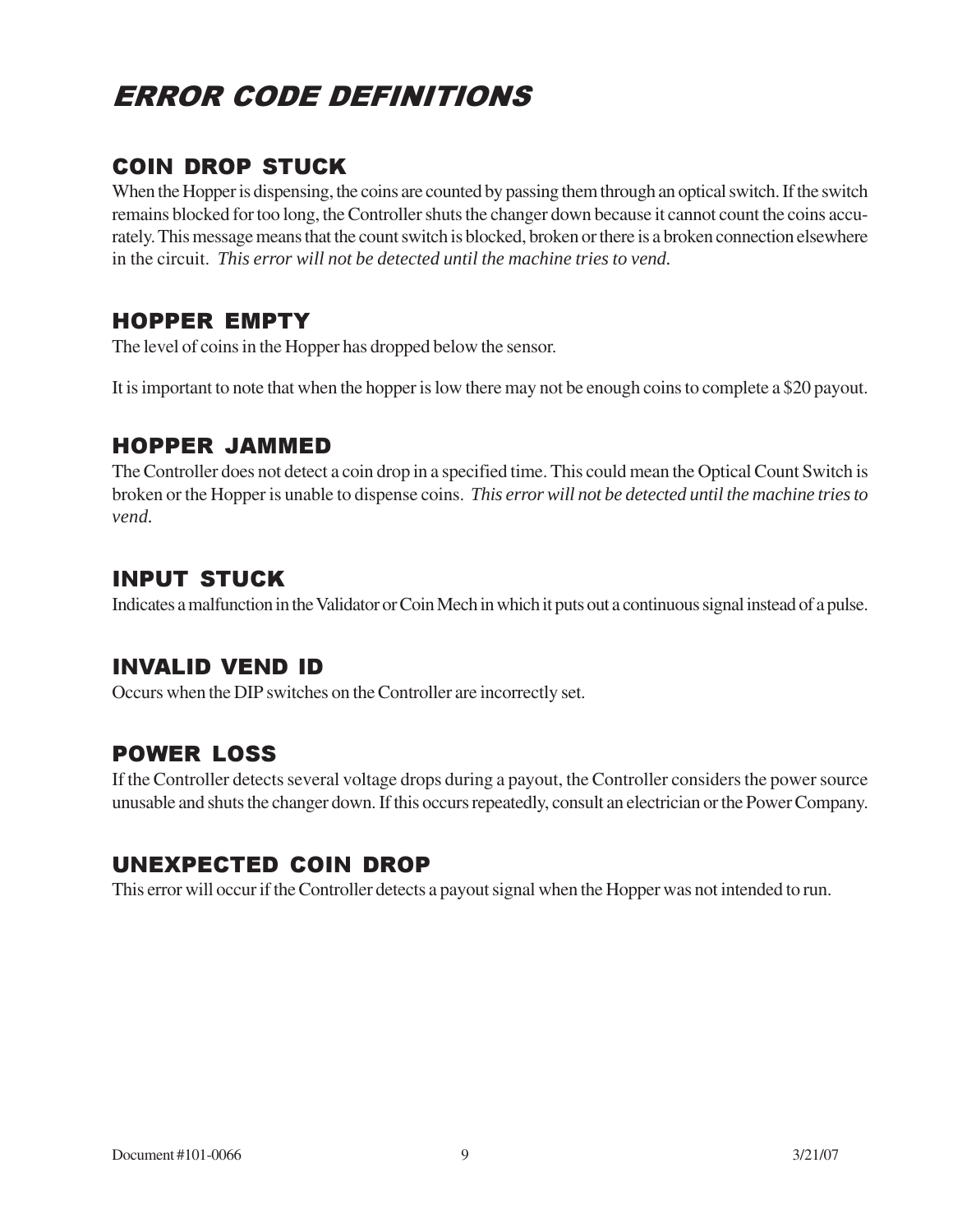## IV. PARTS

| <b>PARTS LIST</b> |                                               |      |  |
|-------------------|-----------------------------------------------|------|--|
| <b>PART#</b>      | <b>QTY</b>                                    |      |  |
| 03-0007           | <b>UNIVERSAL HOPPER ASSY BASE</b>             |      |  |
| 46-0209           | <b>CONLUX VALIDATOR</b>                       | 1    |  |
| 46-0167           | <b>COINCO MAG50B VALIDATOR (BOTTLER MASK)</b> |      |  |
| 47-0080           | <b>OUT OF SERVICE LAMP</b>                    | 1    |  |
| 47-0217           | <b>LINE CORD (LONG)</b>                       |      |  |
| 47-2062A          | <b>TRANSFORMER ASSEMBLY, E770</b>             |      |  |
| 48-2023           | <b>WIRING HARNESS, E770</b>                   |      |  |
| 48-2026           | <b>COINCO VALIDATOR E770/CDV ADAPTOR</b>      |      |  |
| 48-2028           | <b>CONLUX VALIDATOR E770/CDV ADAPTOR</b>      |      |  |
| 49-2006A          | <b>CONTROLLER COMPLETE, E770</b>              |      |  |
| 50-0580A          | *UNIVERSAL HOPPER                             | $-2$ |  |
| 60-0039           | <b>E385 COIN CUP</b>                          |      |  |
| 60-0307           | <b>E770 COIN CUP BRACKET</b>                  |      |  |
| 60-0313           | <b>E770 COIN CUP COVER</b>                    |      |  |
| 61-0540A          | <b>CABINET ASSEMBLY, E770</b>                 |      |  |
| 61-0540C          | <b>CABINET ASSEMBLY, E385</b>                 |      |  |
| 65-0026           | <b>LOCK INSERTS, V2</b>                       |      |  |
| 90-0222           | <b>SPACER</b>                                 | 4    |  |

\* Specify coin type

<u> 1989 - Johann Stein, mars ar breithinn ar chuid ann an t-</u>

═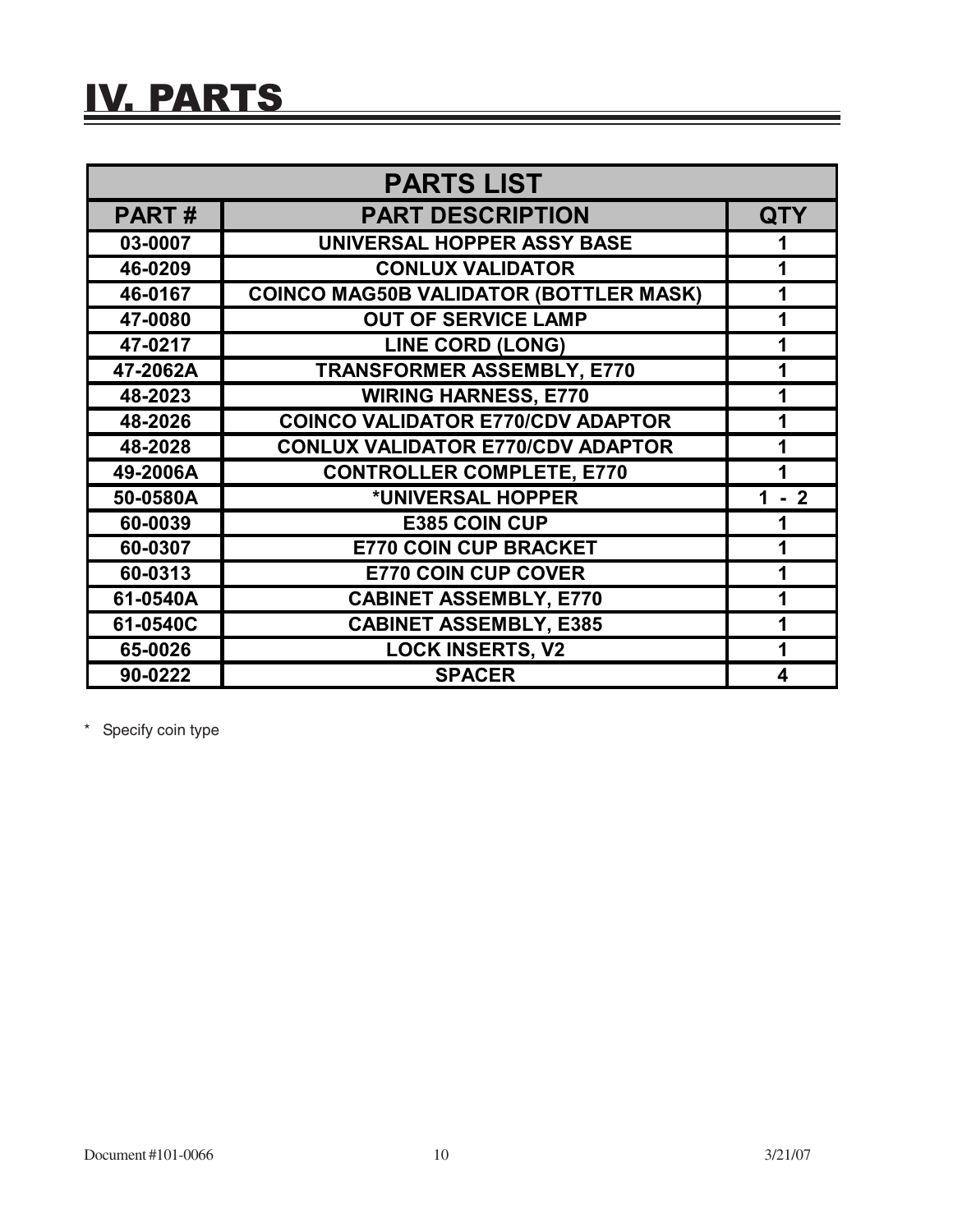### APPENDIX A UNIVERSAL HOPPER BASE PLATE WIRING

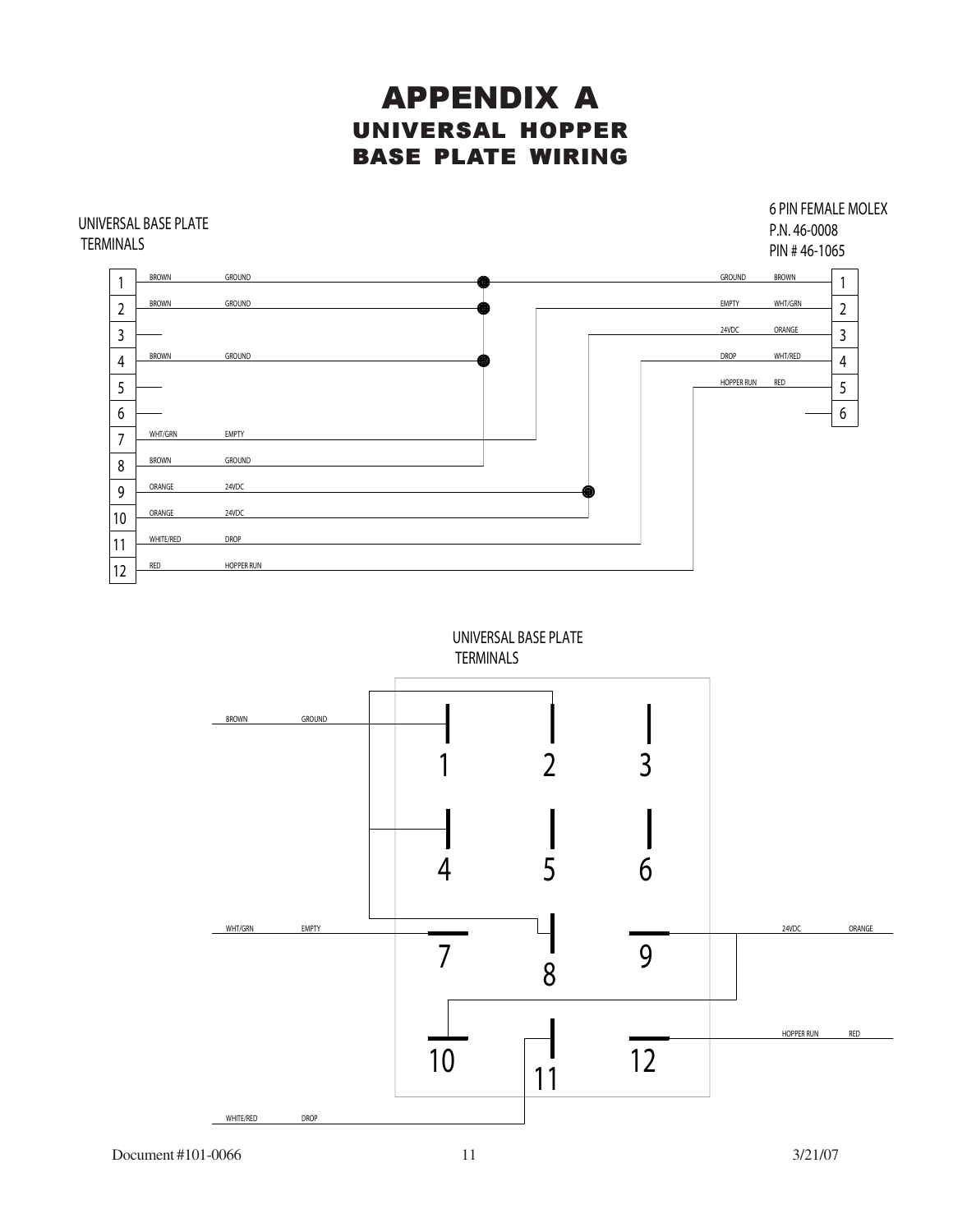#### E770 / E385 HARNESS PART #48-2023

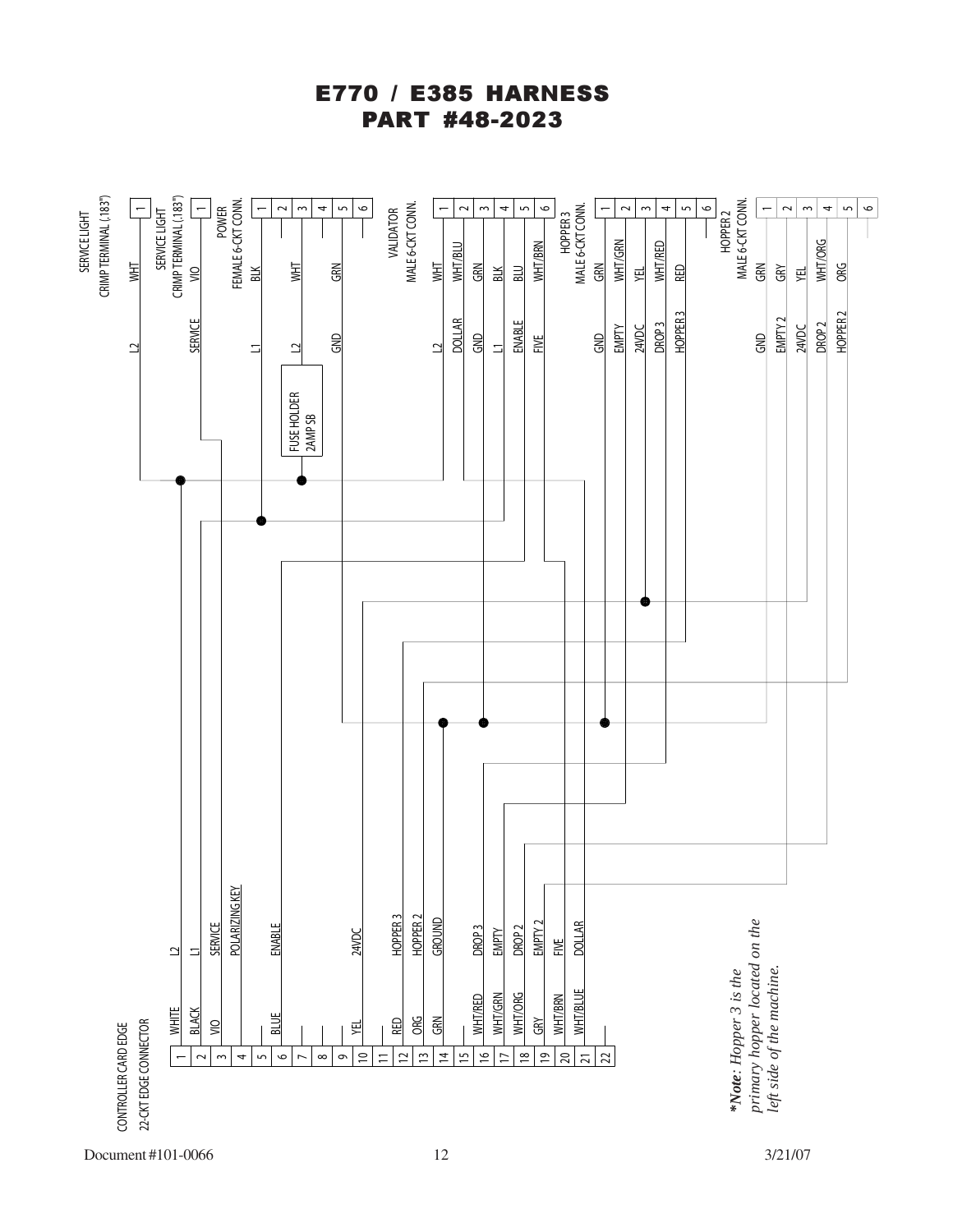#### COINCO VALIDATOR E770 / CDV ADAPTOR PART #48-2026



#### CONLUX VALIDATOR E770 / CDV ADAPTOR PART #48-2028

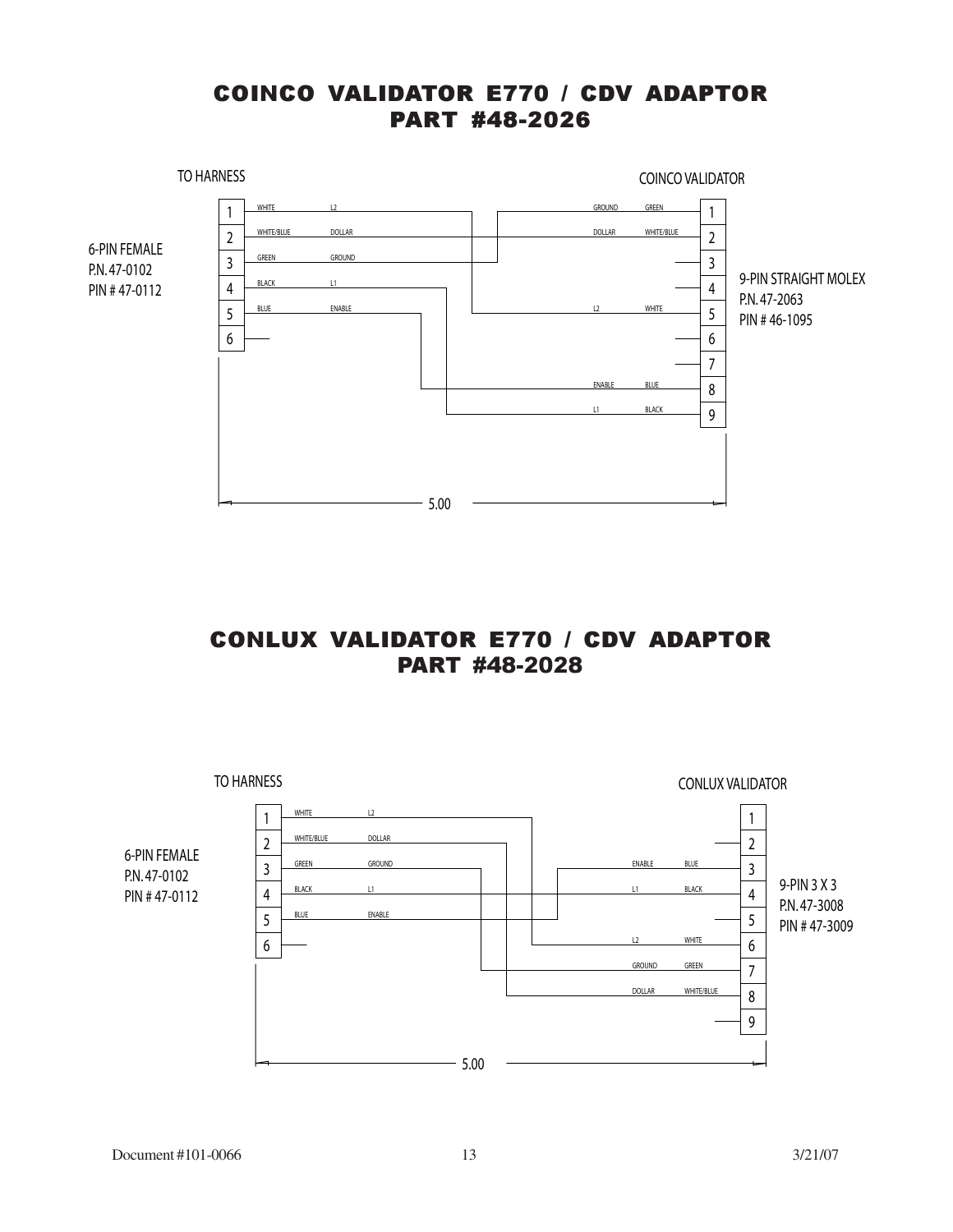### APPENDIX B E-SERIES BASE MOUNTING INSTRUCTIONS



- **1. Insert two machine screws each through a washer and spacer and insert, from the top, into the rear holes on the base. Tighten to secure.**
- **2. Place the cabinet on the base so that the washer and screw come up through the holes in the rear of the cabinet. Push back about 1/4" to position.**
- **3. From the top, insert a machine screw and washer through the top center hole of both the cabinet and the base. Tighten to secure.**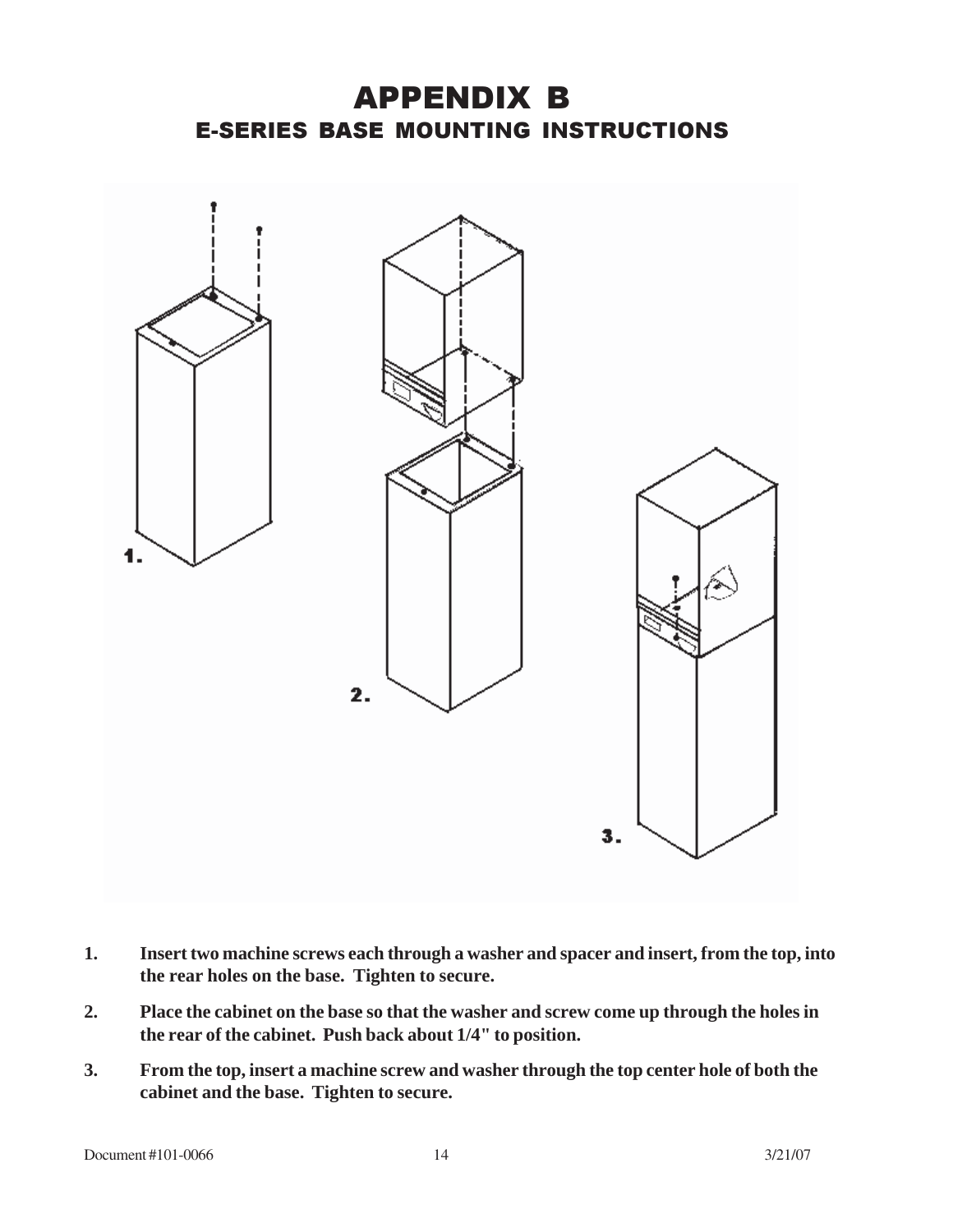## APPENDIX C

|                                   | MODE OF OPERATION / PAYOUT OPTIONS                                       |  |  |
|-----------------------------------|--------------------------------------------------------------------------|--|--|
| 0FF<br>8 8 8 8 8 8 8 8<br>a aa    | <b>1 HOPPER - TOKENS</b>                                                 |  |  |
| ОN<br>E                           |                                                                          |  |  |
| 1<br>IJKL<br><b>ABCDEFGH</b>      | $10\frac{6}{3} = 45t$                                                    |  |  |
|                                   | $1q = 1t$<br>$1\frac{6}{3} = 4t$<br>$20\frac{6}{3} = 100t$               |  |  |
|                                   | $5\frac{6}{3}$ = 20t                                                     |  |  |
| 0FF<br>8 8 8 8 8 8 8<br>E E.<br>E | <b>1 HOPPER - TOKENS</b>                                                 |  |  |
| ОN<br>Ξ<br>E                      |                                                                          |  |  |
| 18<br><b>ABCDEFGH</b><br>IJKL     |                                                                          |  |  |
|                                   | $5\frac{6}{3} = 5t$<br>$1q = 1t$                                         |  |  |
|                                   | $1\$ = 1t<br>$10\frac{6}{3} = 10t$                                       |  |  |
|                                   | $20\frac{6}{3} = 20t$                                                    |  |  |
| 0FF<br>8 8 8 8 8 8 8<br>Е<br>Ξ    | <b>1 HOPPER - TOKENS</b>                                                 |  |  |
| ОN<br>E<br>EЕ                     |                                                                          |  |  |
| 22<br><b>ABCDEFGH</b><br>IJKL     | $5\frac{6}{3}$ = 20t<br>$1q = 1t$                                        |  |  |
|                                   | $10\frac{6}{3} = 40t$<br>$1\frac{2}{3} = 4t$                             |  |  |
|                                   | $20\frac{6}{3} = 80t$                                                    |  |  |
| OFF<br>8 8 8 8 8 8 8<br>EE        | <b>1 HOPPER - TOKENS</b>                                                 |  |  |
| ОN<br>Е<br>Ε<br>E.                |                                                                          |  |  |
| 25<br><b>ABCDEFGH</b><br>1 J K L  |                                                                          |  |  |
|                                   | $5\frac{6}{3} = 25t$<br>$1q = 1t$                                        |  |  |
|                                   | $1\$ = 5t<br>$10\frac{6}{3} = 50t$<br>$20\frac{6}{3} = 100t$             |  |  |
| 0FF<br>8 8 8 8 8 8<br>E<br>3333   | <b>1 HOPPER - QUARTERS</b>                                               |  |  |
| ОN<br>Е                           |                                                                          |  |  |
| 32<br><b>ABCDEFGH</b><br>IJKL     |                                                                          |  |  |
|                                   | $1\$ = 4q<br>$10\frac{6}{3} = 40q$                                       |  |  |
|                                   | $5$ \$ = 20q<br>$20\$ = 80q                                              |  |  |
| OFF<br>8 8 8 8 8 8<br>a aa<br>Е   | <b>1 HOPPER - QUARTERS</b>                                               |  |  |
| ОN<br>Ε<br>E                      |                                                                          |  |  |
| <b>ABCDEFGH</b><br>36<br>IJKL     |                                                                          |  |  |
|                                   | $10\frac{6}{3} = 40q$<br>$1q = 1q$<br>$1\$ = 4q<br>$20\frac{6}{3} = 80q$ |  |  |
|                                   | $5$ \$ = 20 $q$                                                          |  |  |
| OFF<br>988<br>8 8 8 8 8 8         | <b>1 HOPPER - TOKENS</b>                                                 |  |  |
| ОN<br>E E<br><b>E</b>             |                                                                          |  |  |
| 49<br><b>ABCDEFGH</b><br>IJKL     |                                                                          |  |  |
|                                   | $1\$ = 5t<br>$10\frac{6}{3} = 40t$                                       |  |  |
|                                   | $5\frac{6}{3}$ = 20t<br>$20\frac{6}{3} = 80t$                            |  |  |
| <b>OFF</b><br>8 8 8 8 8<br>di did | <b>1 HOPPER - TOKENS</b>                                                 |  |  |
| ΟN<br>a a a<br>Е                  |                                                                          |  |  |
| <b>ABCDEFGH</b><br>116<br>IJKL    | $1\$ = 4t<br>$10\frac{6}{3} = 50t$                                       |  |  |
|                                   | $5\frac{6}{3}$ = 22t<br>$20\frac{6}{3} = 100t$                           |  |  |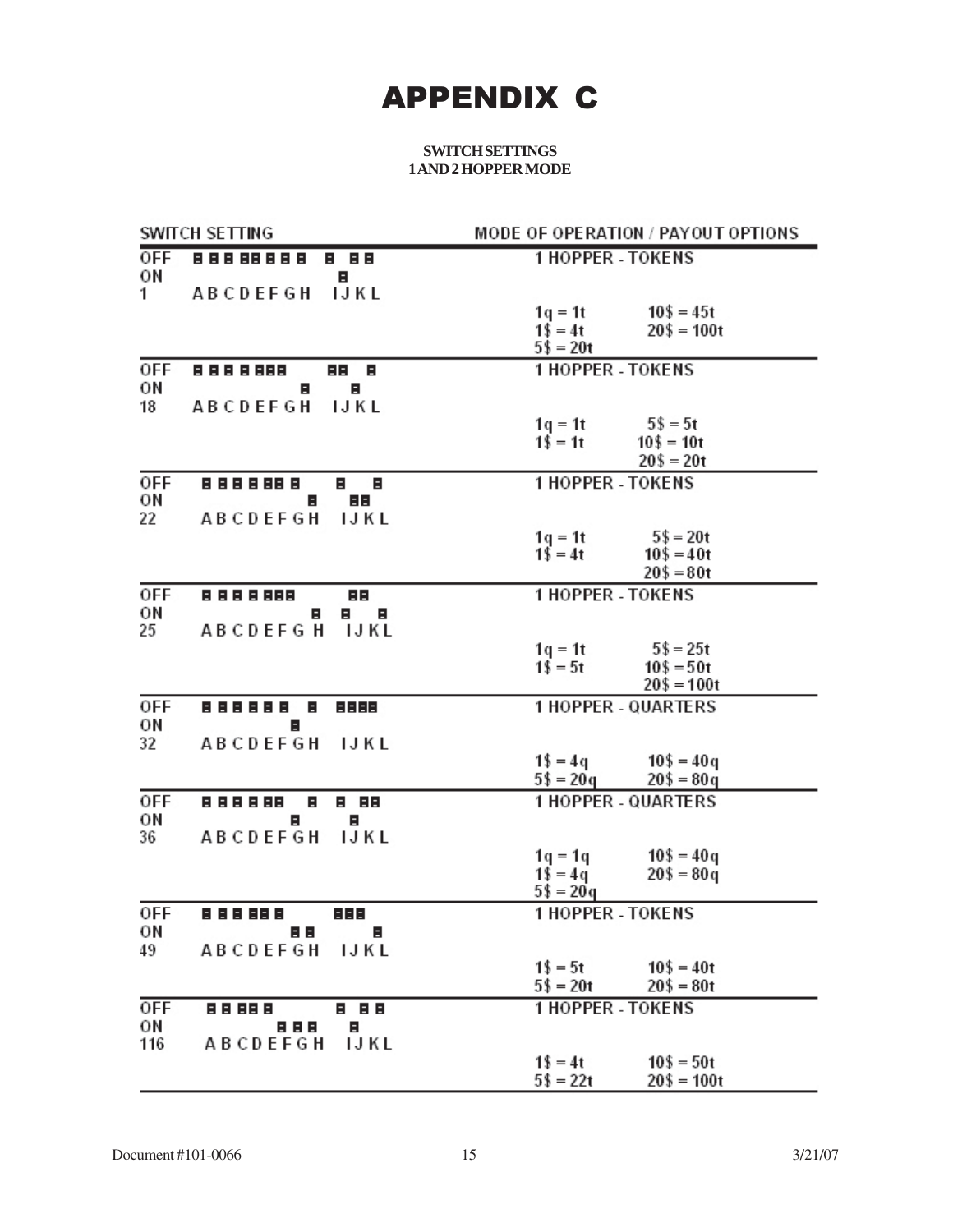| <b>SWITCH SETTING</b>                |                                         | MODE OF OPERATION / PAYOUT OPTIONS             |  |
|--------------------------------------|-----------------------------------------|------------------------------------------------|--|
| <b>OFF</b><br>88888                  | <b>1 HOPPER - TOKENS</b><br>Ε           |                                                |  |
| ΟN<br>a a a                          | aa a                                    |                                                |  |
| 125<br><b>ABCDEFGH</b>               | IJKL                                    |                                                |  |
|                                      | $1\$ = 4t                               | $10\frac{6}{3} = 48t$                          |  |
|                                      | $5\frac{6}{3}$ = 20t                    | $20\frac{6}{3} = 100t$                         |  |
| <b>OFF</b><br>8888888<br>Е           | 2 HOPPERS - QUARTERS, DIMES             |                                                |  |
| ΟN                                   | a ala                                   |                                                |  |
| <b>ABCDEFGH</b><br>11                | <b>IJKL</b>                             |                                                |  |
|                                      | $1\$ = 4q<br>$5\frac{6}{3}$ = 20q       | $10\frac{6}{3} = 40q$<br>$20\frac{6}{3} = 80q$ |  |
|                                      | $2q = 5d$                               |                                                |  |
| 0FF<br>8888888                       | 2 HOPPERS - QUARTERS, DIMES<br>8B       |                                                |  |
| ΟN<br>ЕE                             |                                         |                                                |  |
| 12<br><b>ABCDEFGH</b>                | IJKL                                    |                                                |  |
|                                      | $1\$ = 2q+5d                            | $10\$ = 36q+10d                                |  |
|                                      | 5\$ = 18q+5d                            | $20\frac{6}{3} = 72q + 20d$                    |  |
|                                      | $2q = 5d$                               |                                                |  |
| <b>OFF</b><br>8888888                | Е                                       | 2 HOPPERS - QUARTERS, NICKELS                  |  |
| ΟN                                   | ala la                                  |                                                |  |
| 13<br><b>ABCDEFGH</b>                | <b>IJKL</b>                             |                                                |  |
|                                      | $1\$ = 4q                               | $10\frac{6}{3} = 40q$                          |  |
|                                      | $5\frac{6}{3}$ = 20 q                   | $20\frac{6}{3} = 80q$                          |  |
|                                      | $1q = 5n$                               |                                                |  |
| <b>OFF</b><br>8888888<br>ΟN<br>a ala | E                                       | 2 HOPPERS - QUARTERS, NICKELS                  |  |
| 14<br><b>ABCDEFGH</b>                | <b>IJKL</b>                             |                                                |  |
|                                      | 1\$ = 3q+5n                             | $10\$ = 38q+10n                                |  |
|                                      | 5\$ = 19q+5n                            | $20\$ = $76q + 20n$                            |  |
|                                      | 1q = 5n                                 |                                                |  |
| <b>OFF</b><br>8888888<br>Е           |                                         | 2 HOPPERS - QUARTERS, SBA                      |  |
| ОN<br>Е                              | 888                                     |                                                |  |
| 23<br><b>ABCDEFGH</b>                | IJKL                                    |                                                |  |
|                                      | $1\$ = 4q                               | $10\frac{6}{3} = 8q + 8s$                      |  |
|                                      | $5\frac{6}{5}$ = 4q+4s                  | $20\$ = $4q + 19s$                             |  |
| 0FF<br>8 8 8 8 8 8 8<br>Е            | Е                                       | 2 HOPPERS - TOKENS, TOKENS                     |  |
| ОN<br>н<br><b>ABCDEFGH</b><br>26     | $\mathbb{R}^n$ , $\mathbb{R}^n$<br>IJKL |                                                |  |
|                                      | $1\frac{6}{3} = 1t$                     | $10\frac{6}{3} = 10t$                          |  |
|                                      | $5\frac{1}{2}$ = 5t                     | $20\frac{6}{3} = 20t$                          |  |
|                                      |                                         | $4q = 1t$                                      |  |
| OFF<br>8 8 8 8 8 8 8                 | <b>2 HOPPERS - TOKENS, TOKENS</b><br>Ξ  |                                                |  |
| OΝ<br>Е                              | 비비 비                                    |                                                |  |
| 27<br><b>ABCDEFGH</b>                | 1 J K L                                 |                                                |  |
|                                      | $1q = 1t$                               | $5\frac{1}{2}$ = 20t                           |  |
|                                      | $1\frac{6}{3} = 4t$                     | $10\frac{6}{3} = 40t$                          |  |
|                                      |                                         | $20\frac{6}{3} = 80t$                          |  |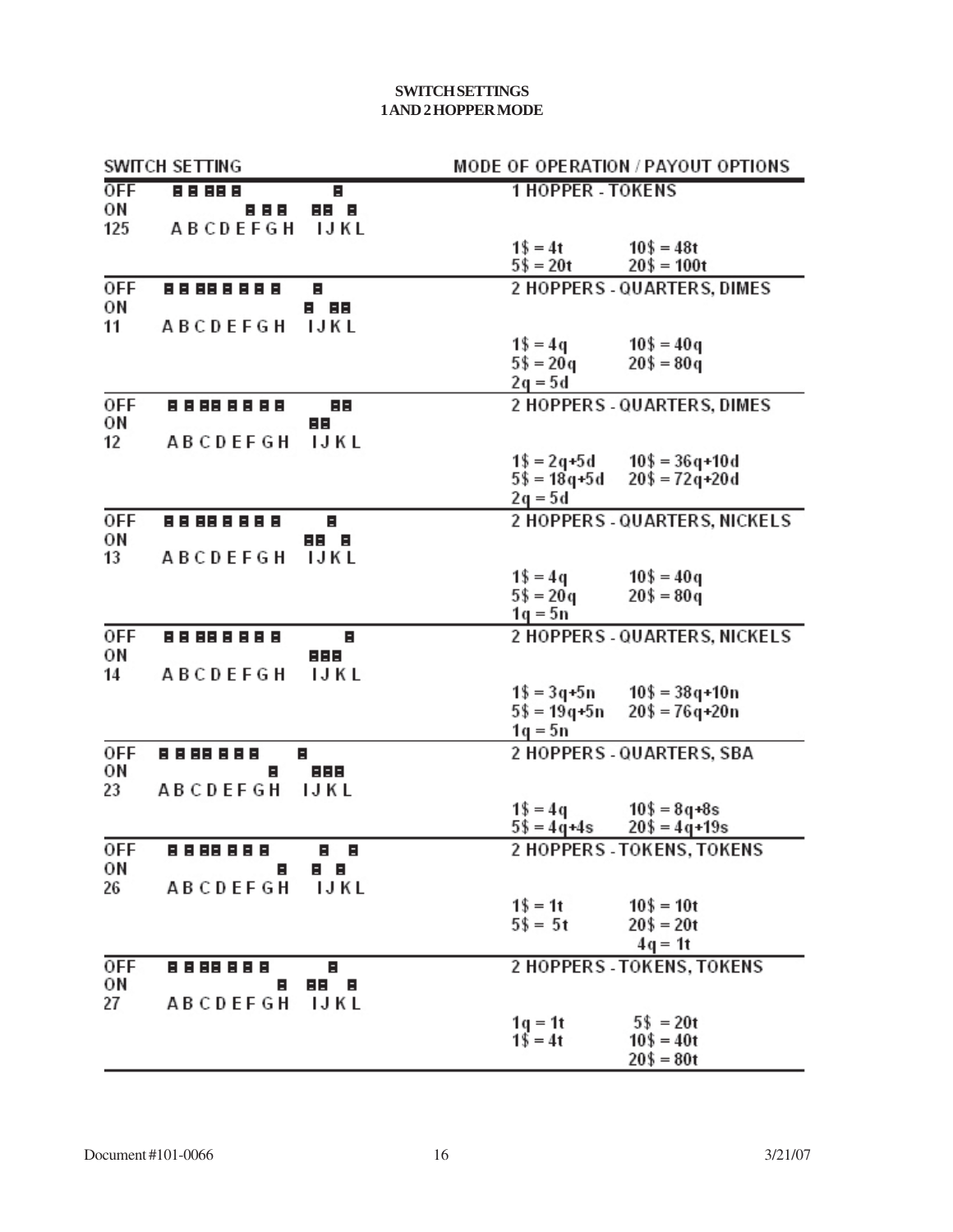| SWITCH SETTING |                                                    | MODE OF OPERATION / PAYOUT OPTIONS                                             |
|----------------|----------------------------------------------------|--------------------------------------------------------------------------------|
| 0FF            | 8 8 88 88<br>Е<br>a a a                            | <b>2 HOPPERS - DIMES, NICKELS</b>                                              |
| ΟN<br>33       | Е<br>E<br><b>ABCDEFGH</b><br>IJKL                  |                                                                                |
|                |                                                    | $1\$ = 5d+10n $10\$ = 80d+40n                                                  |
|                |                                                    | $5\frac{2}{3}$ = 40d+20n 20\$ = 160d+80n                                       |
| <b>OFF</b>     | 8 8 88 88<br>E<br>$z = z$                          | 2 HOPPERS - QUARTERS, QUARTERS                                                 |
| ΟN<br>37       | Ξ<br>$z = z$<br><b>ABCDEFGH</b><br>IJKL            |                                                                                |
|                |                                                    | $10\$ = 40q<br>$1q = 1q$                                                       |
|                |                                                    | $20\frac{6}{3} = 80q$<br>$1\$ = 4q                                             |
|                |                                                    | $5\frac{6}{3}$ = 20q                                                           |
| 0FF<br>ΟN      | 8 8 8 8 8 8<br>Ξ<br>a ala                          | 2 HOPPERS - QUARTERS, DIMES                                                    |
| 40             | Е<br>E<br><b>ABCDEFGH</b><br>IJKL                  |                                                                                |
|                |                                                    | $10\$ = 40q<br>$2q = 5d$                                                       |
|                |                                                    | $1\frac{2}{3} = 4q$<br>$20\frac{6}{3} = 80q$                                   |
| <b>OFF</b>     |                                                    | $5\frac{6}{3}$ = 20q<br>2 HOPPERS - TOKEN, TOKEN                               |
| ΟN             | 88888<br>8 B B<br>$\mathbb{Z}$ , $\mathbb{Z}$<br>E |                                                                                |
| 52             | <b>ABCDEFGH</b><br>IJKL                            |                                                                                |
|                |                                                    | $1\$ = 4t<br>$10\$ = 45t                                                       |
|                |                                                    | $5\frac{6}{3}$ = 22t<br>$20\frac{6}{3} = 90t$                                  |
| 0FF<br>ΟN      | 8 8 8 8 8<br>Е<br>$z = z$<br>E<br>Е<br>a a         | 2 HOPPERS - QUARTERS, NICKELS                                                  |
| 85             | <b>ABCDEFGH</b><br>IJKL                            |                                                                                |
|                |                                                    | $10\$ = 38q+10n<br>1\$ = 3q+5n                                                 |
| <b>OFF</b>     | 88888                                              | 5\$ = 19q+5n<br>$20\$ = 76q+20n<br>2 HOPPERS -QUARTERS, DIMES                  |
| ΟN             | E<br>Е<br>$\mathbf{E}$<br>dia la<br>E.             |                                                                                |
| 87             | <b>ABCDEFGH</b><br>IJKL                            |                                                                                |
|                |                                                    | $1\$ = 2q+5d<br>$20\$ = $78q + 5d$                                             |
|                |                                                    | $5\$ = 16q+5d<br>$2q = 5d$<br>10\$ = 38q+5d                                    |
| OFF            | 8 8 8 8 8<br>비비비<br>Е                              | 2 HOPPERS - QUARTERS, DIMES                                                    |
| ΟN             | Ξ<br><b>E</b><br>Ε                                 |                                                                                |
| 88             | <b>ABCDEFGH</b><br>IJKL                            | $1\$ = 2q+5d                                                                   |
|                |                                                    | $5\$ = 18q+5d<br>$20\$ = $78q + 5d$<br>$10\frac{6}{3} = 38q - 5d$<br>$2q = 5d$ |
| 0FF            | 8 8 88 8<br>88                                     | 2 HOPPERS - QUARTERS, TOKENS                                                   |
| ОN             | a a a<br>EE                                        |                                                                                |
| 115            | <b>ABCDEFGH</b><br>IJKL                            |                                                                                |
|                |                                                    | $10\$ = $20q+20t$<br>$1q = 1t$<br>$20\frac{6}{3}$ = 40q+40t<br>$1\$ = 2q+2t    |
|                |                                                    | $5\frac{6}{3}$ = 10q + 10t                                                     |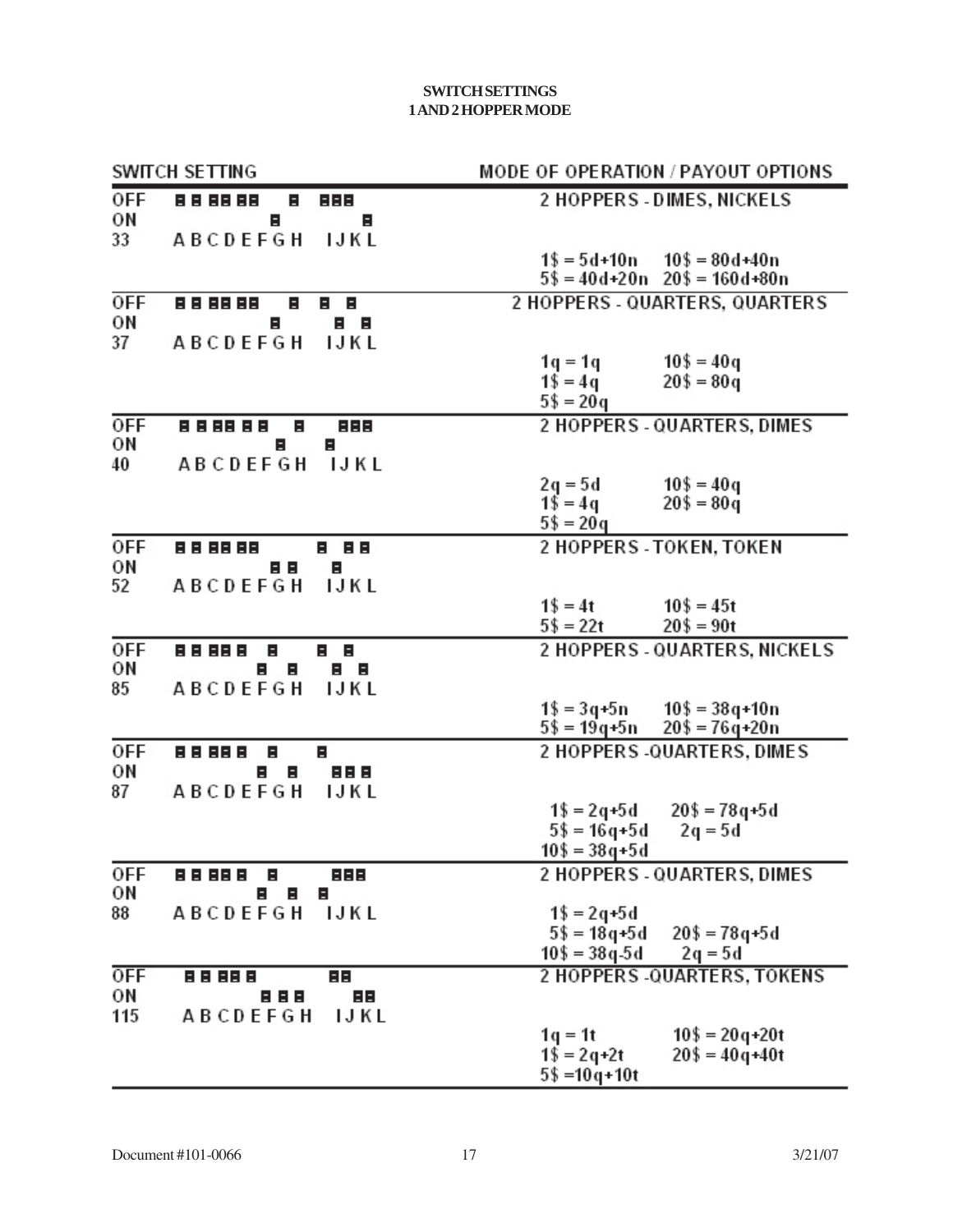| <b>SWITCH SETTING</b> |                                         |                   | MODE OF OPERATION / PAYOUT OPTIONS                           |                                                          |
|-----------------------|-----------------------------------------|-------------------|--------------------------------------------------------------|----------------------------------------------------------|
| <b>OFF</b><br>ΟN      | e e ee e<br>e e e                       | Е<br>999          | 2 HOPPERS - QUARTERS, SBA                                    |                                                          |
| 119                   | <b>ABCDEFGH</b>                         | IJKL              | $1s = 4q$<br>$1\$ = 4q                                       | $10\frac{6}{3} = 8q + 8s$<br>$20\frac{6}{3} = 16q + 16s$ |
| 0FF<br>ΟN<br>130      | e e ee<br>E E E<br>Е<br><b>ABCDEFGH</b> | 88 S<br>н<br>IJKL | $5\$ = 4q+4s                                                 | 2 HOPPERS - QUARTERS, NICKELS                            |
|                       |                                         |                   | 1q = 5n<br>$1\frac{2}{3} = 3q + 5n$<br>$5\frac{6}{3}$ = 20 q | $10\frac{6}{3} = 40q$<br>$20\frac{6}{3} = 80q$           |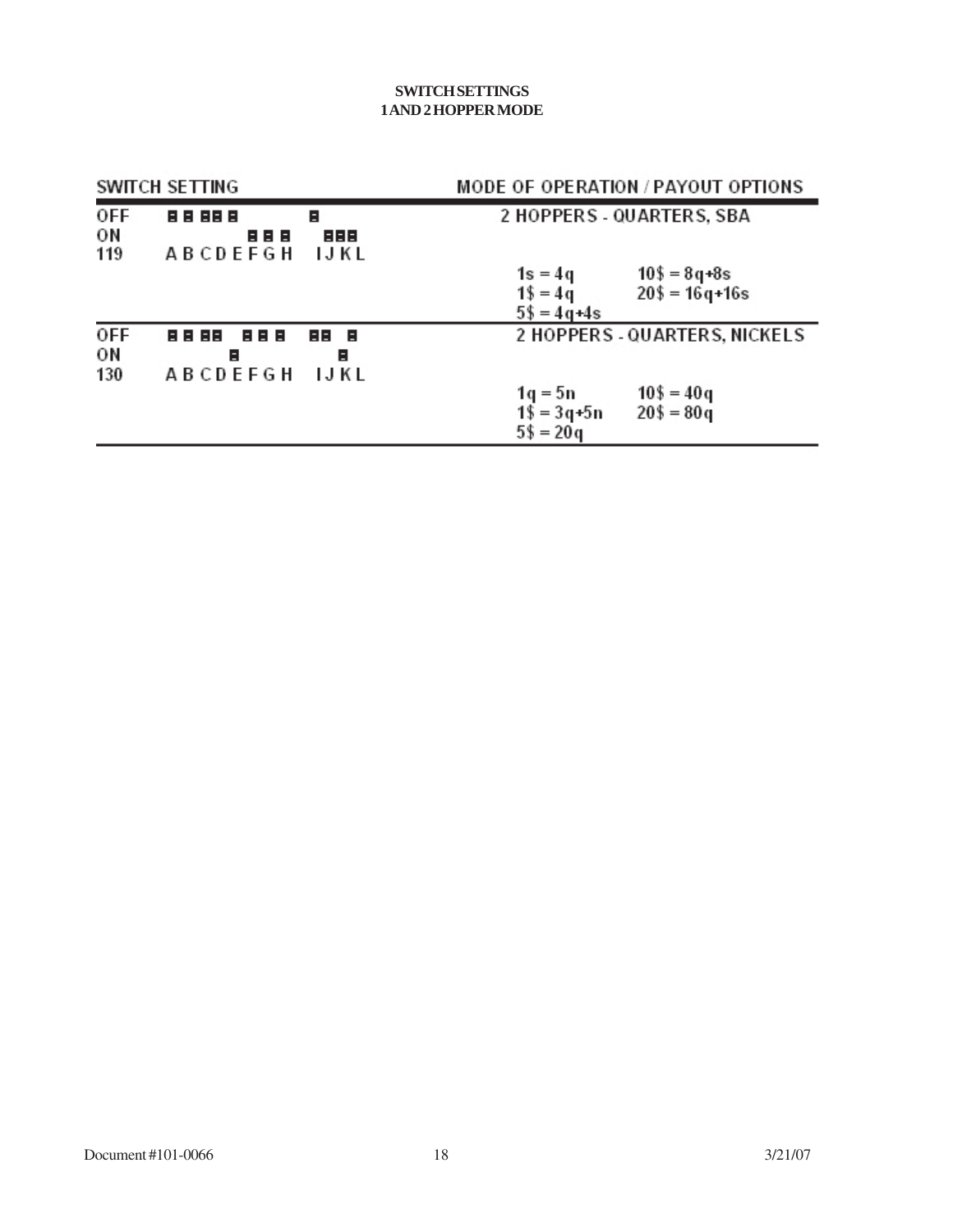### LIMITED WARRANTY AGREEMENT OF HAMILTON MANUFACTURING CORP.

Hamilton Manufacturing Corp., an Ohio Corporation, ("Seller") warrants to Purchaser that all new equipment shall be free from defects in material and factory workmanship for a period of one (1) year from the original shipping date. Hamilton Manufacturing Corp. further warrants if any part of said new equipment in Seller's sole opinion, requires replacement or repair due to a defect in material or factory workmanship during said period, Seller will repair or replace said new equipment. Purchaser's remedies and the liabilities and obligations of Seller herein shall be limited to repair or replacement of the equipment as Seller may choose, and Seller's obligation to remedy such defects shall not exceed the Purchaser's original cost for the equipment. Purchaser EXPRESSLY AGREES this is the EXCLUSIVE REMEDY under this warranty. There are no other express or implied warranties which extend beyond the face hereof. All warranty repair service must be performed by either a Factory Trained Service Representative or **HAMILTON MANUFACTURING CORP., 1026 Hamilton Drive, Holland, Ohio 43528 PHONE (419) 867-4858 or (800) 837-5561, FAX (419) 867-4867.**

The limited warranty for new equipment is conditioned upon the following:

- 1. The subject equipment has not, in the Seller's sole opinion, been subjected to: accident, abuse, misuse, vandalism, civil disobedience, riots, acts of God, natural disaster, acts of war or terrorism.
- 2. The Seller shall not be liable for any expense incurred by Purchaser incidental to the repair or replacement of equipment and Purchaser shall assume full responsibility for any freight or shipping charges.
- 3. The coverage of this warranty shall not extend to expendable parts.
- 4. Purchaser shall have a warranty registration card on file with Seller prior to any claim in order for warranty protection to apply.
- 5. No warranty coverage is applicable to any equipment used for currency other than that specified at the time of the purchase.
- 6. Seller expressly disclaims any warranty that counterfeit currency will not activate said equipment.
- 7. Seller expressly disclaims any warranty for any losses due to bill manipulation or theft or loss of cash under any circumstances.
- 8. Use of the equipment for anything other than its intended and designed use will void the Limited Warranty Agreement. Use of equipment for anything other than its intended and designed use includes, but is not limited to, downloading software/applications not certified by Seller such as e-mail, spyware, screen savers, viruses, worms, third party software, web search engines, cookies, spam, desktop applications, games, web surfing, etc.

Seller further warrants all repair or service work performed by a factory trained representative or Hamilton Manufacturing Corp. for a period of ninety (90) days from the date the repair or service work was performed. Purchaser's remedies and the liabilities and obligations of Seller herein shall be limited to repair or replacement of equipment as Seller may choose, and Seller's obligation to remedy such defects shall not exceed the Purchaser's depreciated value of the equipment. Purchaser EXPRESSLY AGREES this is an EXCLUSIVE REMEDY under this warranty. There are no other express or implied warranties on repair or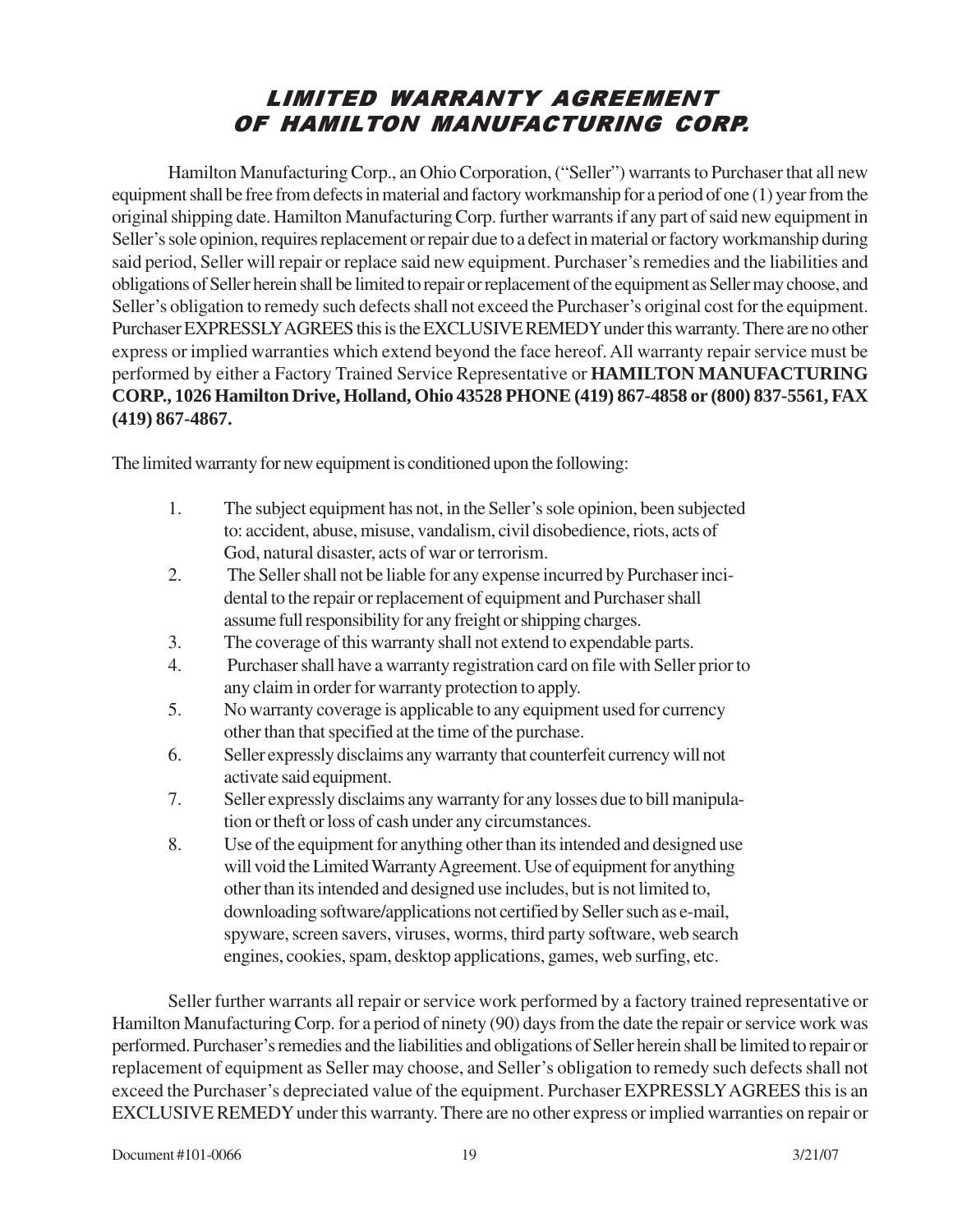service work performed by a factory trained representative or Hamilton Manufacturing Corp. which extend beyond the face hereof.

The limited warranty for repair and service work is conditioned upon the following:

- 1. The subject equipment has not, in the Seller's sole opinion, been subjected to: accident, abuse, misuse, vandalism, civil disobedience, riots, acts of God, natural disaster, acts of war or terrorism.
- 2. The Seller shall not be liable for any expense incurred by Purchaser incidental to the repair or replacement of equipment and Purchaser shall assume full responsibility for any freight or shipping charges.
- 3. The coverage of this warranty shall not extend to expendable parts.
- 4. Purchaser shall have a warranty registration card on file with Seller prior to any claim in order for warranty protection to apply.
- 5. No warranty coverage is applicable to any equipment used for currency other than that specified at the time of the purchase.
- 6. Seller expressly disclaims any warranty that counterfeit currency will not activate said equipment.
- 7. Seller expressly disclaims any warranty for any losses due to bill manipulation or theft or loss of cash under any circumstances.
- 8. No person or entity other than a factory trained representative or Hamilton Manufacturing Corp. has performed or attempted to perform the subject repair or service.
- 9. Using equipment which has been serviced or repaired for anything other than its intended or designed use such as downloading software applications not certified by Seller will void the Limited Warranty Agreement. This includes software/applications such as e-mail, spyware, screen savers, viruses, worms, third party software, web search engines, cookies, spam, desktop applications, games, web surfing, etc.

THIS AGREEMENT IS MADE WITH THE EXPRESS UNDERSTANDING THAT THERE ARE NO IMPLIED WARRANTIES THAT THE EQUIPMENT SHALL BE MERCHANTABLE, OR THAT THE GOODS SHALL BE FIT FOR ANY PARTICULAR PURPOSE. PURCHASER HEREBY AC-KNOWLEDGES THAT IT IS NOT RELYING ON THE SELLER'S SKILL OR JUDGMENT TO SE-LECT OR FURNISH EQUIPMENT SUITABLE FOR ANY PARTICULAR PURPOSE AND THAT THERE ARE NO WARRANTIES WHICH EXTEND BEYOND THAT WHICH IS DESCRIBED HEREIN.

The Purchaser agrees that in no event will the Seller be liable for direct, indirect, or consequential damages or for injury resulting from any defective or non-conforming new, repaired or serviced equipment, or for any loss, damage or expense of any kind, including loss of profits, business interruption, loss of business information or other pecuniary loss arising in connection with this Limited Warranty Agreement, or with the use of, or inability to use the subject equipment regardless of Sellers knowledge of the possibility of the same.